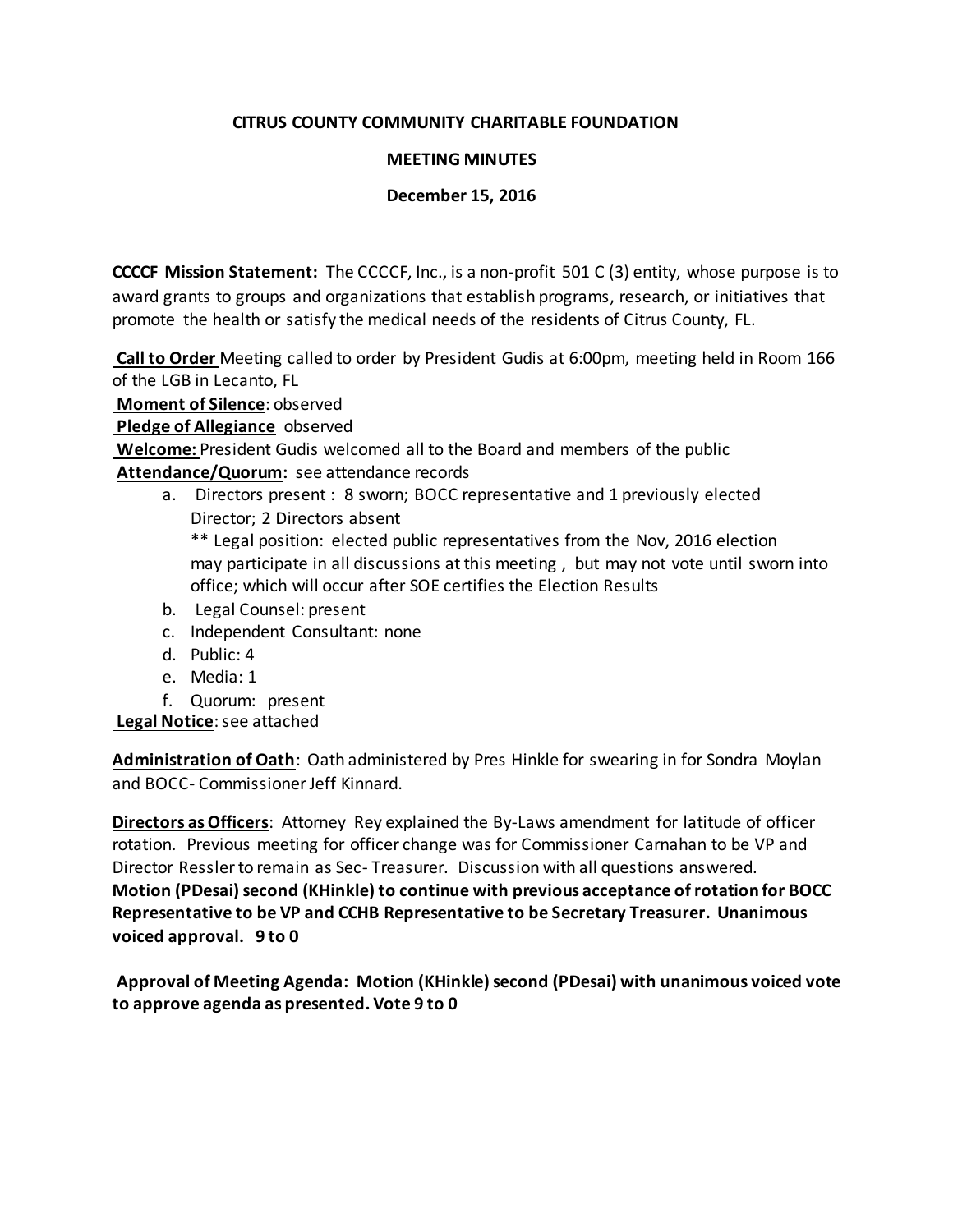**Public Comment**: (3 minutes for an individual; 5 minutes for organization/group representation) Nature Coast Ministries wished all Merry Christmas

# **Minutes of November 17, 2016 meeting Approval: Motion(KHinkle) second (JWallis) with unanimous approval to approve minutes as presented Vote 9 to 0**

# **Treasurer's Report:**

 **Invoices**for expenditure to CCHB for \$61.60 (reimbursements for public legal notices) payment to Hogan Law Firm for legal services rendered (\$2215) payment to Wells Business Solutions (\$500) for services rendered, and payment to Nature Coast Web Design (\$100) for services rendered. Reimbursement of \$10.oo to NCRC for check inadvertently deposited to CCCCF, Inc account. **Motion (KHinkle) second (PDesai) with unanimous approval to pay Invoices as presented. Vote 9 to 0.**

 **Financial Report** including Balance Sheet information with Revenue and Expenditure totals presented. **Motion (PDesai) second (TRubio) with unanimous approval to accept report as presented. Vote 9 to 0**

# **Unfinished / New Business**:

- 1- Status of amendments to Articles of Incorporation. CCHB approval; CCHB approved content changes and await organizational restoration to original document prior to signatures being completed.
- 2- Status of Amended and Restated By Laws CCHB approval; CCHB approved content Changes and await organizational restoration to original document prior to signatures being completed
- 3. Committee Assignments/Appointments :

 Investment Committee: Director Rubio presented Sally Long; Investment experience with private local company. He offers committee recommendation to appoint Ms Long to the Investment Company. Pres Gudis acknowledged recommendation and offered voiced support. The recommendation was accepted; Ms Long was welcomed to the "team" Director Rubio asked that Attorney Rey provide "sunshine law" update to Investment Committee members. Such will be prior to a future meeting.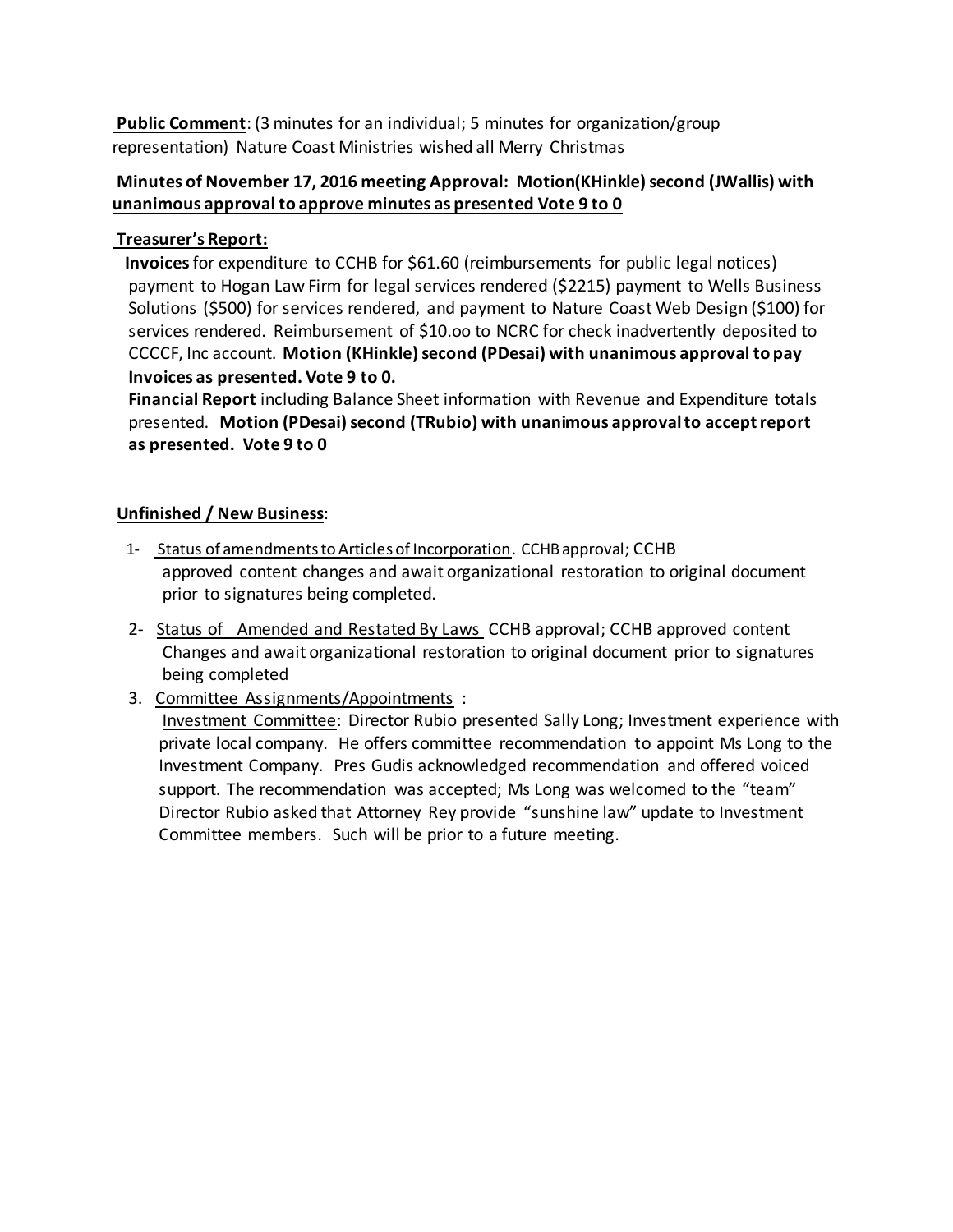Grants Committee: Pres Gudis read a letter he received from Director Diaz-Fonseca. Director Diaz Fonseca offered in print her position on the Grants Committee efforts over the past few years, the status of the Committee and the Grant progress at this time, her offer to resign her position if such the desire of the Board, and her desire to add one Director to the Grants Committee. Grants Committee recommendation announced to be Director Moylan. Pres Gudis accepted the committee recommendation for committee Membership. Members (Director Hinkle, Director Ressler, and Pres Gudis) expressed full support for Director Diaz-Fonseca defining her as a professional, effective board member , and Grant Committee chair. **Motion ( JKinnard) second ( KHinkle) with unanimous voiced support for Director Diaz-Fonseca to remain as Grants Committee Chair.**

# **Standing Committee Reports:**

- a. Compensation/Personnel: none
- b. Audit : none
- c. Investment: Director Rubio provided report of recent Committee meeting. Offered that some of the bidders had posed questions relative to the RFP. **Motion (TRubio) second (KHinkle) in collaboration with Attorney Rey has the approval to respond to RFP questions, with reporting of such at next Board meeting Unanimous voiced Vote. 9 to 0**
- **d.** Grants: Director Ressler, in the absence of Committee Chair Diaz-Fonseca, provided update of review of the Grant Agreement, Acceptance or Denial Letter for applicant Letter of Inquiry, and Acceptance or Denial Letter for approval of Grant application. Discussion included acceptance of the Grant Agreement with suggested modifications to a few of the Letters. Directors suggested revisions be offered to Committee for reconsideration and final Board approval at January 2017 meeting. See attached recommendations for Letter changes.

#### **Ad Hoc Committee Reports:**

- a. Bylaws Committee Committee Chair, Director Wallis. Director Wallis offered some Comments in response to Citizens Letter to the Editor and a recent media Editorial. Pres Gudis shared his feelings of the necessity to public clarify many of the citizen's comments and an overview of the CCCCF, Inc history and current status. Primary reason for such is to ensure that the *facts* are offered to the Community. Pres Gudis asked for approval to meet with Attorney Rey to complete a response and subsequently send to local media for publication. **Motion (DRessler) second (SMoylan) with unanimous voiced vote for Pres Gudis in collaboration with Attorney Rey to compose response and send forth to media; timely. Vote 9 to 0**
- b. Communication Committee none at this time
- c. Finance Committee- no report